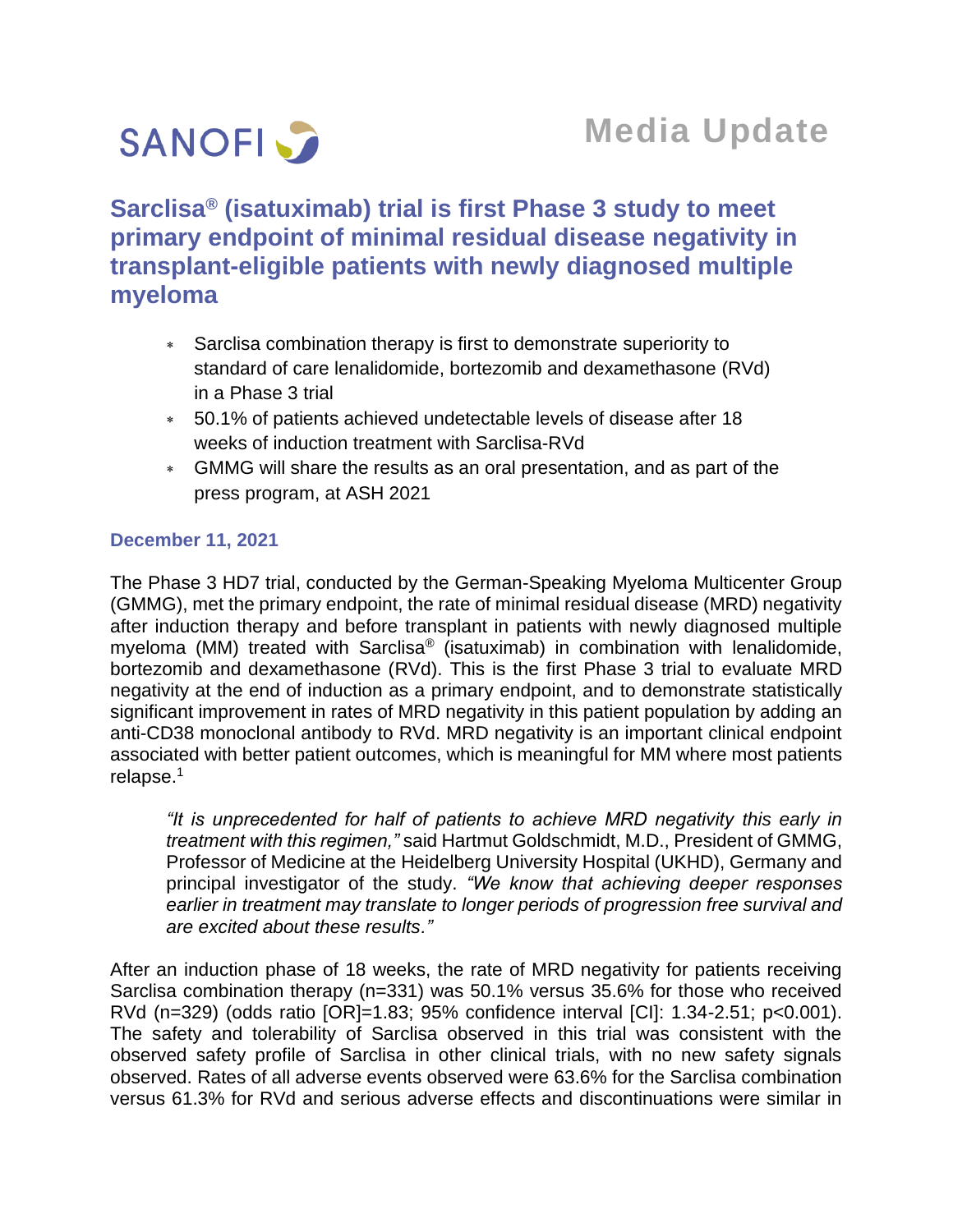both study arms (34.8% versus 36.3%, respectively). However, the number of deaths were higher in the RVd arm (1.2% versus 2.4%) during the induction period. The trial is ongoing, following the second randomization to evaluate progression free survival (PFS) for Sarclisa and lenalidomide combination as maintenance therapy.

*"The results of this trial reinforce our belief in Sarclisa's potential to become the anti-CD38 of choice,"* said Peter C. Adamson, Global Development Head, Oncology at Sanofi. *"To observe such a high proportion of patients who have MRD negative disease following a relatively brief induction period is highly encouraging. We look forward to our continued collaborative efforts with GMMG to deliver a potential treatment option to transplant-eligible patients with newly diagnosed multiple myeloma."*

MRD negativity is defined as the absence of myeloma cells in the bone marrow after treatment, as measured by diagnostic techniques that must have a sensitivity of at least 1 in 100,000 cells.<sup>2</sup> This assessment is the most sensitive tool to measure the depth of response to treatment in patients with MM.<sup>3</sup>

This GMMG initiated clinical trial was conducted in close collaboration with Sanofi based on jointly defined research. Sanofi provided financial support to GMMG for this study.

The use of Sarclisa in combination with RVd is investigational and has not been evaluated by any regulatory authority.

## **About the trial**

The pivotal, randomized, open-label, multicenter, Phase 3 GMMG-HD7 trial is a two-part study that enrolled 662 patients with newly diagnosed, transplant-eligible MM across 67 sites in Germany. In the first part of the study, all participants were equally randomized to receive three 42-day cycles of RVd in both arms of the trial, while Sarclisa was added to only one trial arm. During the trial, Sarclisa was administered through an intravenous infusion at a dose of 10 mg/kg once weekly for the first four weeks of cycle one, then every other week for the rest of the induction period.

MRD negativity was assessed by next-generation flow cytometry (cut off 1x10<sup>-5</sup>) after induction. An odds ratio was used to measure this endpoint to determine the association between adding Sarclisa to standard of care and participants achieving MRD negativity.

The primary endpoints are MRD negativity after induction treatment for the first part of the study, and PFS following the second randomization after transplant for part two of the study, in which Sarclisa is added to lenalidomide maintenance. Secondary endpoints include rates of complete response after induction, overall survival after maintenance therapy and safety.

#### **About Sarclisa**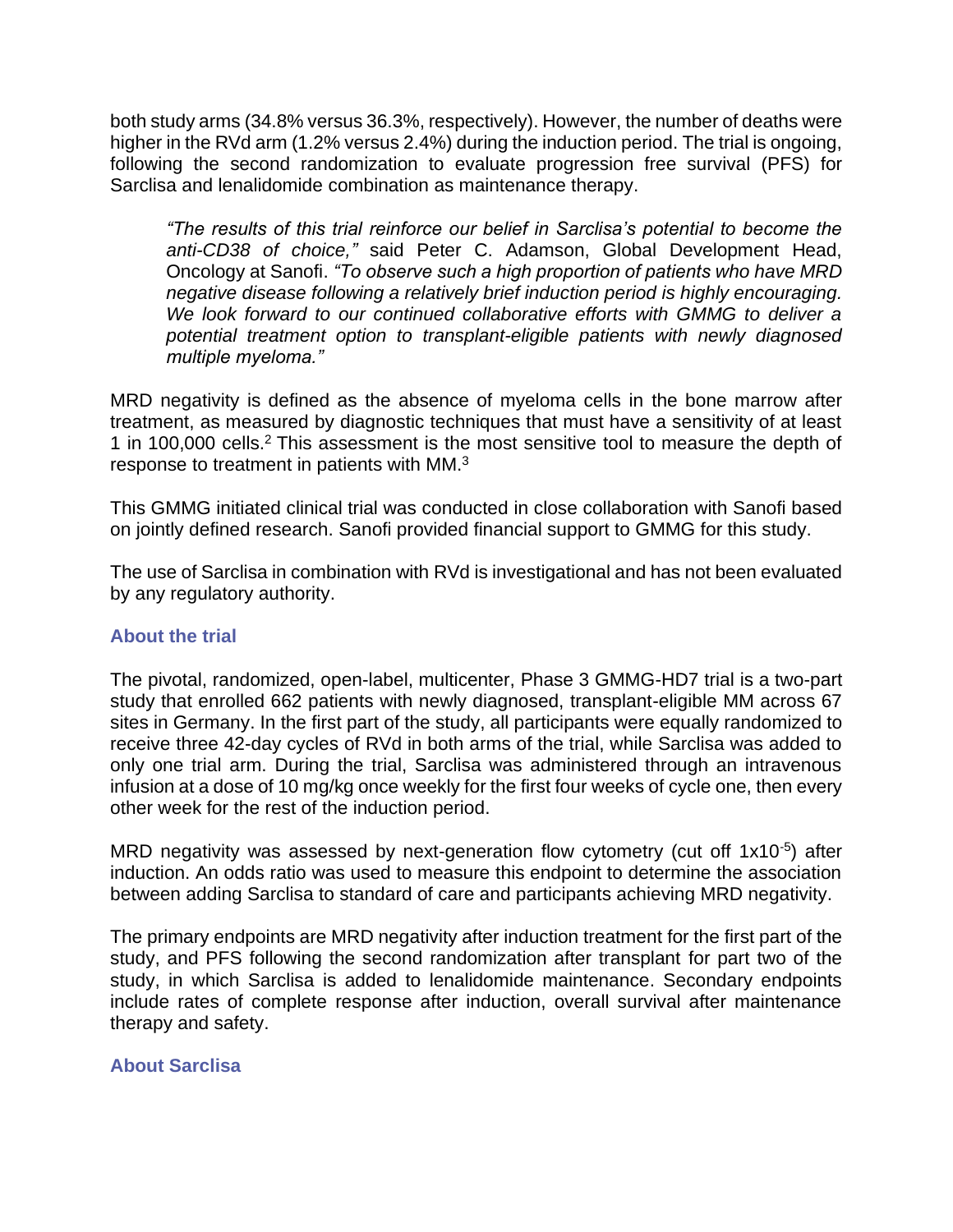Sarclisa is a monoclonal antibody that targets a specific epitope on the CD38 receptor on MM cells. It is designed to work through multiple mechanisms of action including programmed tumor cell death (apoptosis) and immunomodulatory activity. CD38 is highly and uniformly expressed on the surface of MM cells, making it a potential target for antibody-based therapeutics such as Sarclisa.

Based on the Phase 3 ICARIA-MM study, Sarclisa is approved in a number of countries in combination with pomalidomide and dexamethasone for the treatment of patients with relapsed refractory MM (RRMM) who have received ≥2 prior therapies, including lenalidomide and a proteasome inhibitor. Based on the Phase 3 IKEMA study, Sarclisa is also approved in combination with carfilzomib and dexamethasone in the U.S. for the treatment of patients with RRMM who have received 1–3 prior lines of therapy and in the European Union for patients with MM who have received at least 1 prior therapy. In the U.S., the generic name for Sarclisa is isatuximab-irfc, with irfc as the suffix designated in accordance with Nonproprietary Naming of Biological Products Guidance for Industry issued by the U.S. Food and Drug Administration (FDA).

Sarclisa continues to be evaluated in multiple ongoing Phase 3 clinical trials in combination with current standard treatments across the MM treatment continuum. It is also under investigation for the treatment of other hematologic malignancies and solid tumors. The safety and efficacy of these additional uses have not been reviewed by any regulatory authority worldwide.

For more information on Sarclisa clinical trials, please visit [www.clinicaltrials.gov.](http://www.clinicaltrials.gov/)

## **About multiple myeloma**

MM is the second most common hematologic malignancy, $4$  with more than 130,000 new diagnoses of MM worldwide yearly. <sup>5</sup> Despite available treatments, MM remains an incurable malignancy and is associated with significant patient burden. Since MM does not have a cure, most patients will relapse. Relapsed MM is the term for when the cancer returns after treatment or a period of remission. Refractory MM refers to when the cancer does not respond or no longer responds to therapy.

## **About the German-Speaking Myeloma Multicenter Group (GMMG)**

GMMG is the largest study group focusing on MM in Germany, with headquarters based in Heidelberg. Within the last 20 years, the GMMG study group has performed numerous trials including five randomized, multicenter Phase 3 clinical trials with 4,000 patients enrolled from about 90 participating and co-treating centers throughout Germany. The overall goal of GMMG is to generate improved therapies for myeloma patients through the development and testing of novel and personalized, genome- and signaling-driven treatment strategies.

#### **About Sanofi**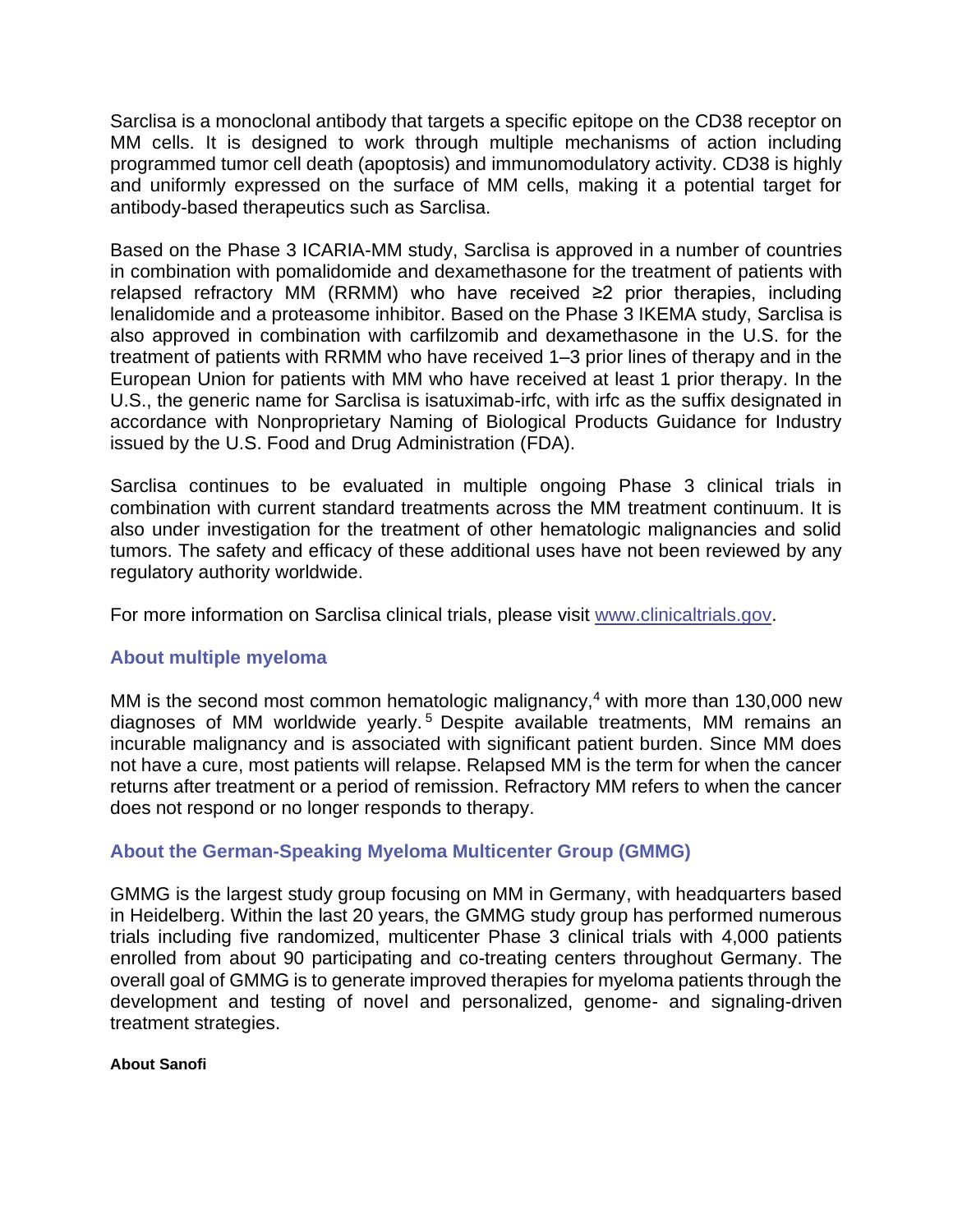Sanofi is dedicated to supporting people through their health challenges. We are a global biopharmaceutical company focused on human health. We prevent illness with vaccines, provide innovative treatments to fight pain and ease suffering. We stand by the few who suffer from rare diseases and the millions with long-term chronic conditions.

With more than 100,000 people in 100 countries, Sanofi is transforming scientific innovation into healthcare solutions around the globe.

**Media Relations Contacts** Sally Bain Tel.: +1 (781) 264-1091 [Sally.Bain@sanofi.com](mailto:Sally.Bain@sanofi.com)

**Investor Relations Contacts Paris**

Eva Schaefer-Jansen Arnaud Delepine Nathalie Pham

**Investor Relations Contacts North America** Felix Lauscher

Tel.: +33 (0)1 53 77 45 45 [investor.relations@sanofi.com](mailto:investor.relations@sanofi.com)

#### <https://www.sanofi.com/en/investors/contact>

#### *Sanofi Forward-Looking Statements*

This press release contains forward-looking statements as defined in the Private Securities Litigation Reform Act of 1995, as amended. Forward-looking statements are statements that are not historical facts. These statements include projections and estimates and their underlying assumptions, statements regarding plans, objectives, intentions and expectations with respect to future financial results, events, operations, services, product development and potential, and statements regarding future performance. Forward-looking statements are generally identified by the words "expects", "anticipates", "believes", "intends", "estimates", "plans" and similar expressions. Although Sanofi's management believes that the expectations reflected in such forward-looking statements are reasonable, investors are cautioned that forward-looking information and statements are subject to various risks and uncertainties, many of which are difficult to predict and generally beyond the control of Sanofi, that could cause actual results and developments to differ materially from those expressed in, or implied or projected by, the forward-looking information and statements. These risks and uncertainties include among other things, the uncertainties inherent in research and development, future clinical data and analysis, including post marketing, decisions by regulatory authorities, such as the FDA or the EMA, regarding whether and when to approve any drug, device or biological application that may be filed for any such product candidates as well as their decisions regarding labelling and other matters that could affect the availability or commercial potential of such product candidates, the fact that product candidates if approved may not be commercially successful, the future approval and commercial success of therapeutic alternatives, Sanofi's ability to benefit from external growth opportunities, to complete related transactions and/or obtain regulatory clearances, risks associated with intellectual property and any related pending or future litigation and the  ultimate outcome of such litigation,  trends in exchange rates and prevailing interest rates, volatile economic and market conditions, cost containment initiatives and subsequent changes thereto, and the impact that COVID-19 will have on us, our customers, suppliers, vendors, and other business partners, and the financial condition of any one of them, as well as on our employees and on the global economy as a whole. Any material effect of COVID-19 on any of the foregoing could also adversely impact us. This situation is changing rapidly and additional impacts may arise of which we are not currently aware and may exacerbate other previously identified risks. The risks and uncertainties also include the uncertainties discussed or identified in the public filings with the SEC and the AMF made by Sanofi, including those listed under "Risk Factors" and "Cautionary Statement Regarding Forward-Looking Statements" in Sanofi's annual report on Form 20-F for the year ended December 31, 2020. Other than as required by applicable law, Sanofi does not undertake any obligation to update or revise any forward-looking information or statements.